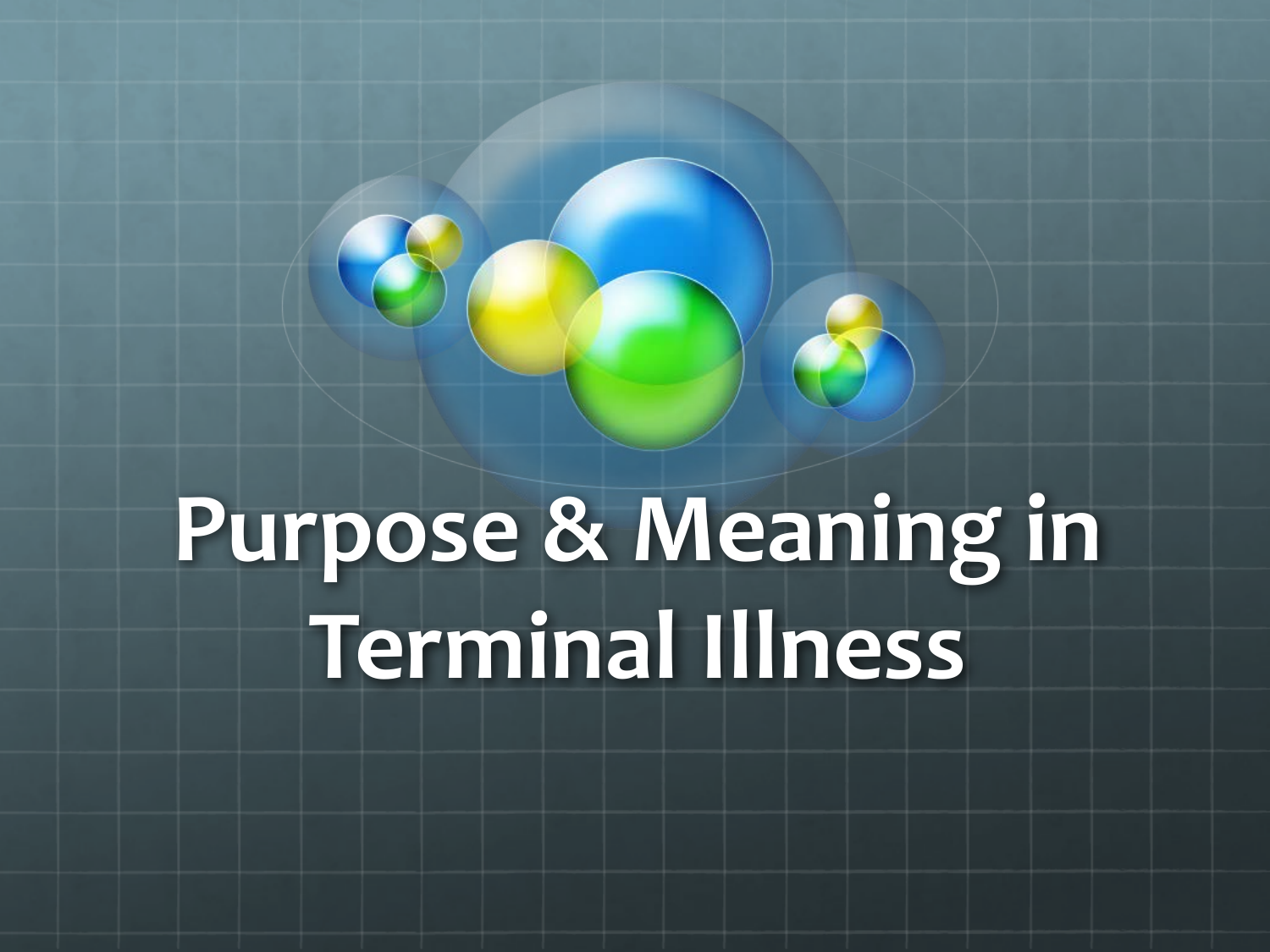# **Beginning**

#### **"Wild Geese"**

**Psychotherapist Taiji Instructor**

**Cancer**

- *<b>Two Sides*
- *Feeling(s)* **the word brings up**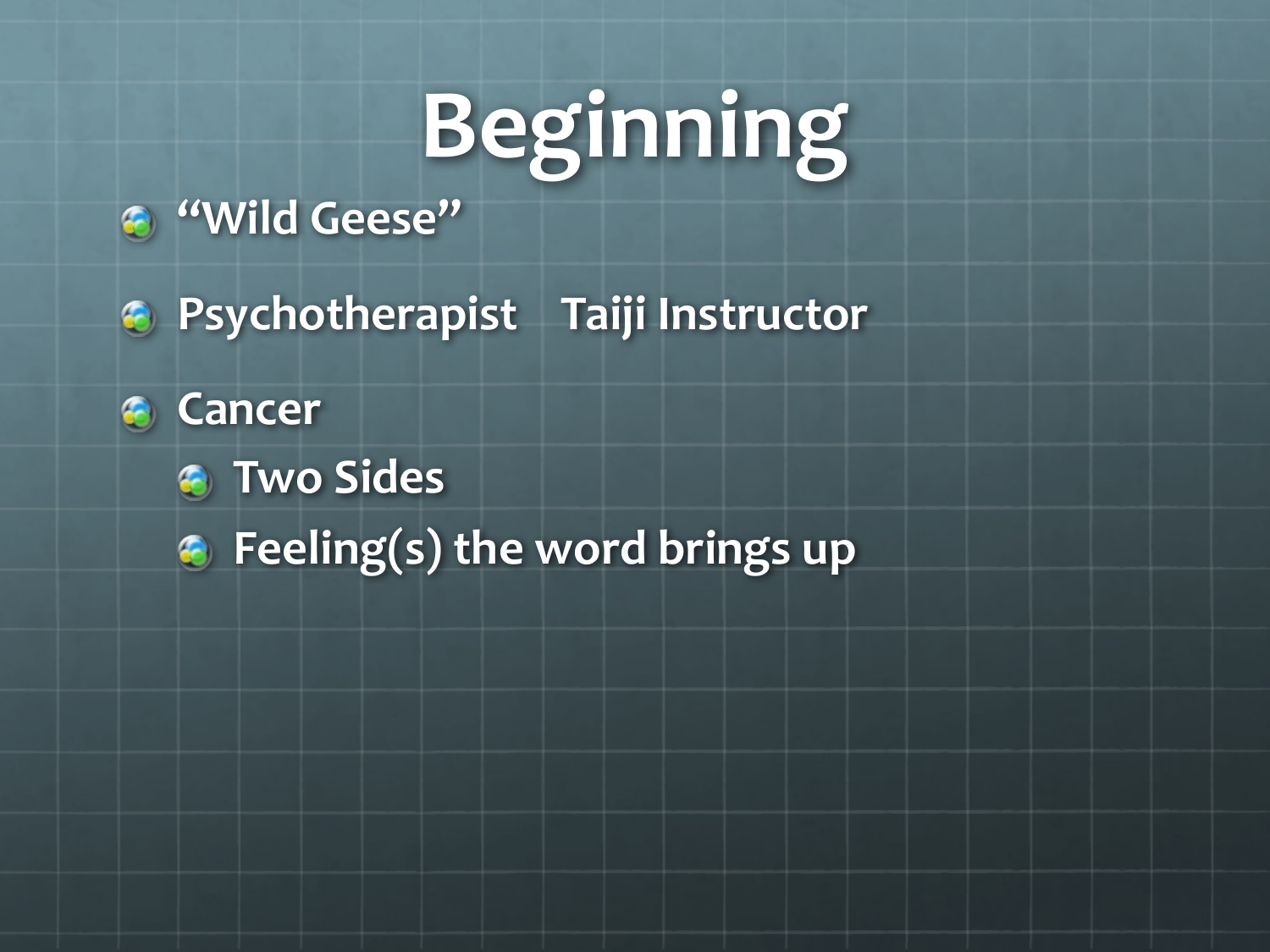



**Body**

**9 Senses**

**Awareness**

**Various Truths**

**Truth or Belief**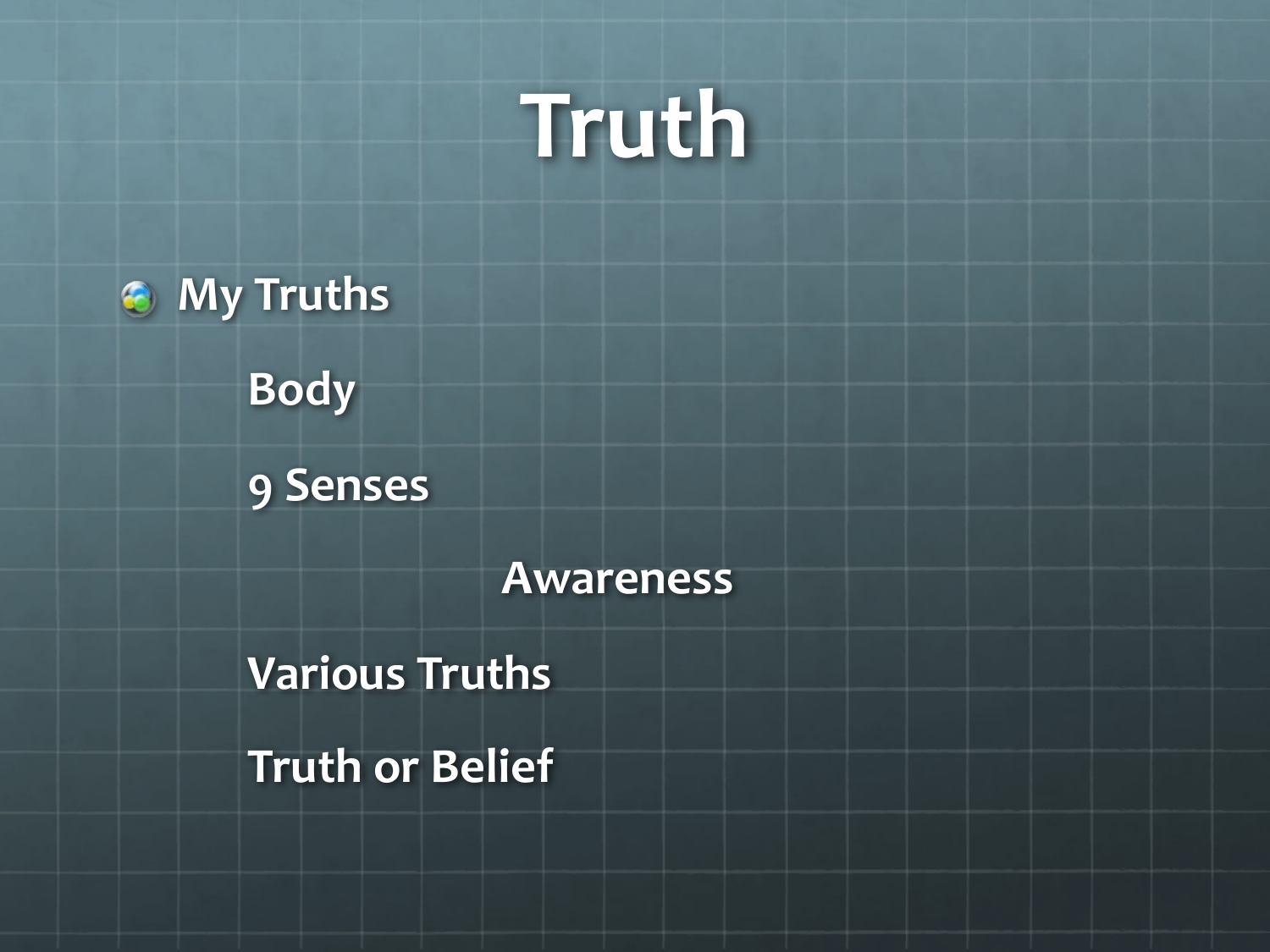

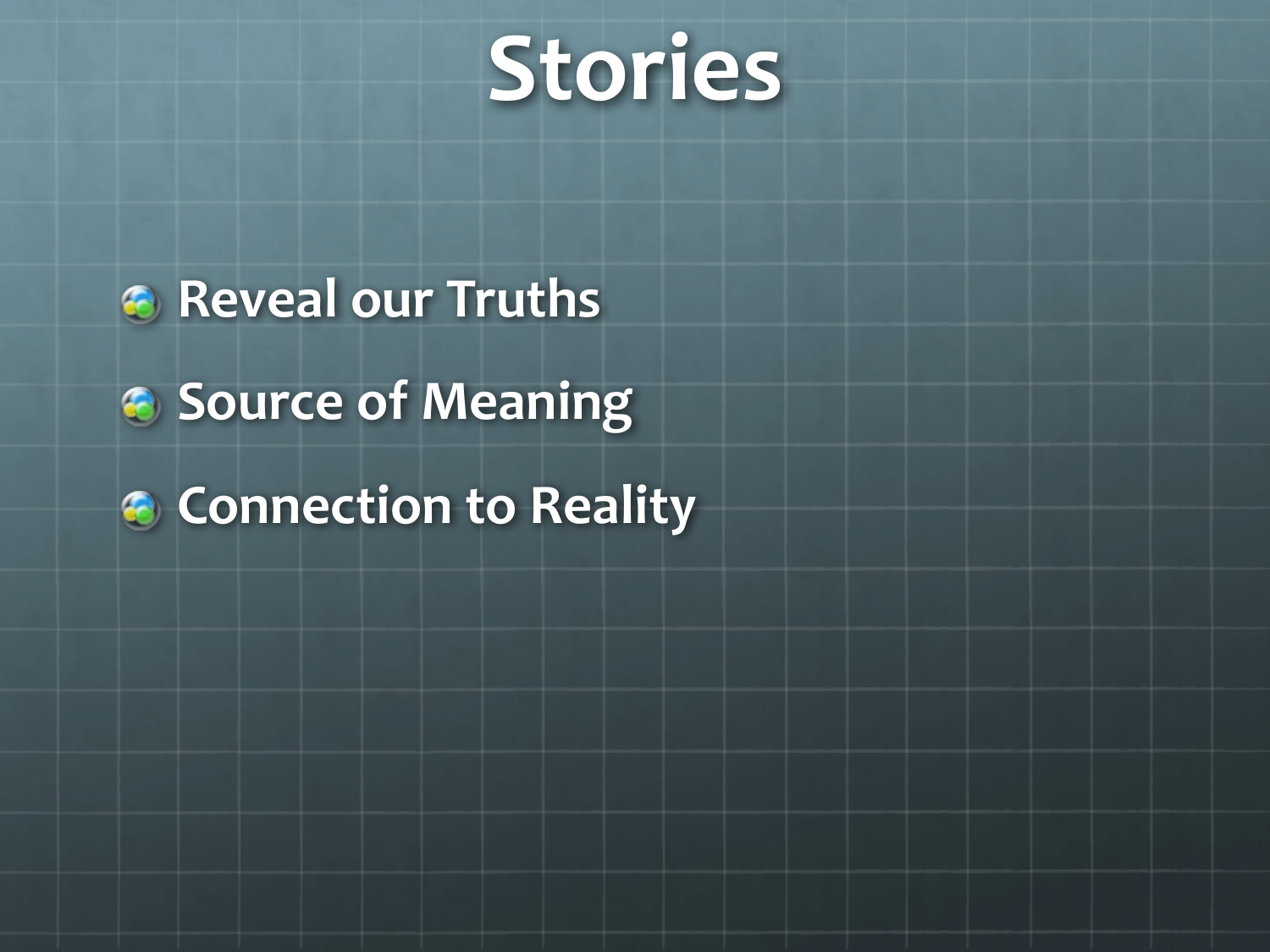## **Purpose & Meaning**

#### **Purpose**  $\bullet$ **Goal or Mission Giving a Reason Ultimate Purpose Individual Unbounded** *Source* **Creating ~ Discovering ~ Engaging ~ Given**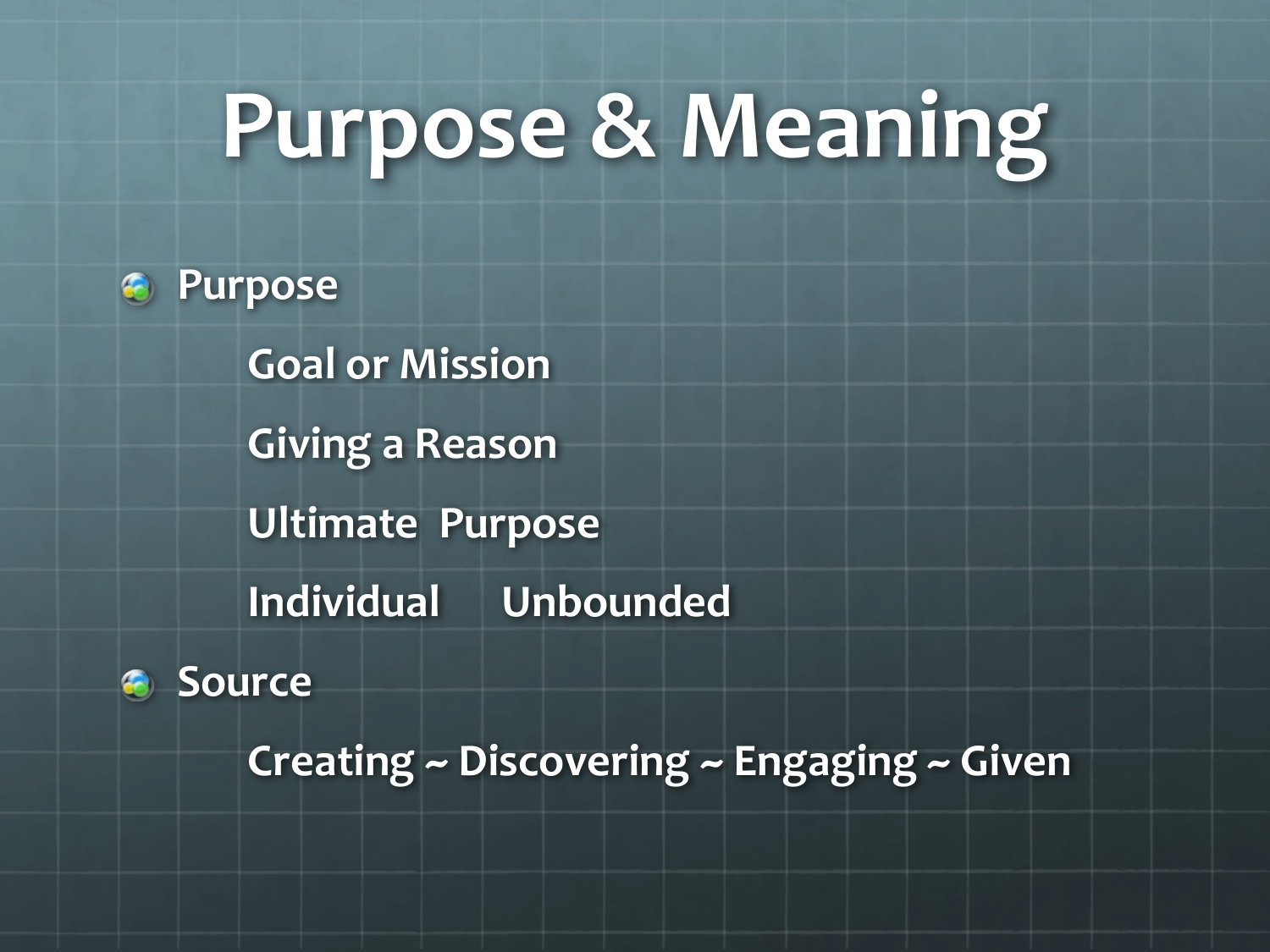## **Purpose & Meaning**

- **Finding meaning thru Purpose**
- **The Heart is the organ for Meaning**
- *<b>a* Individual or Collective
- **Ultimate Meaning**
- **Relationship of Cancer and Meaning**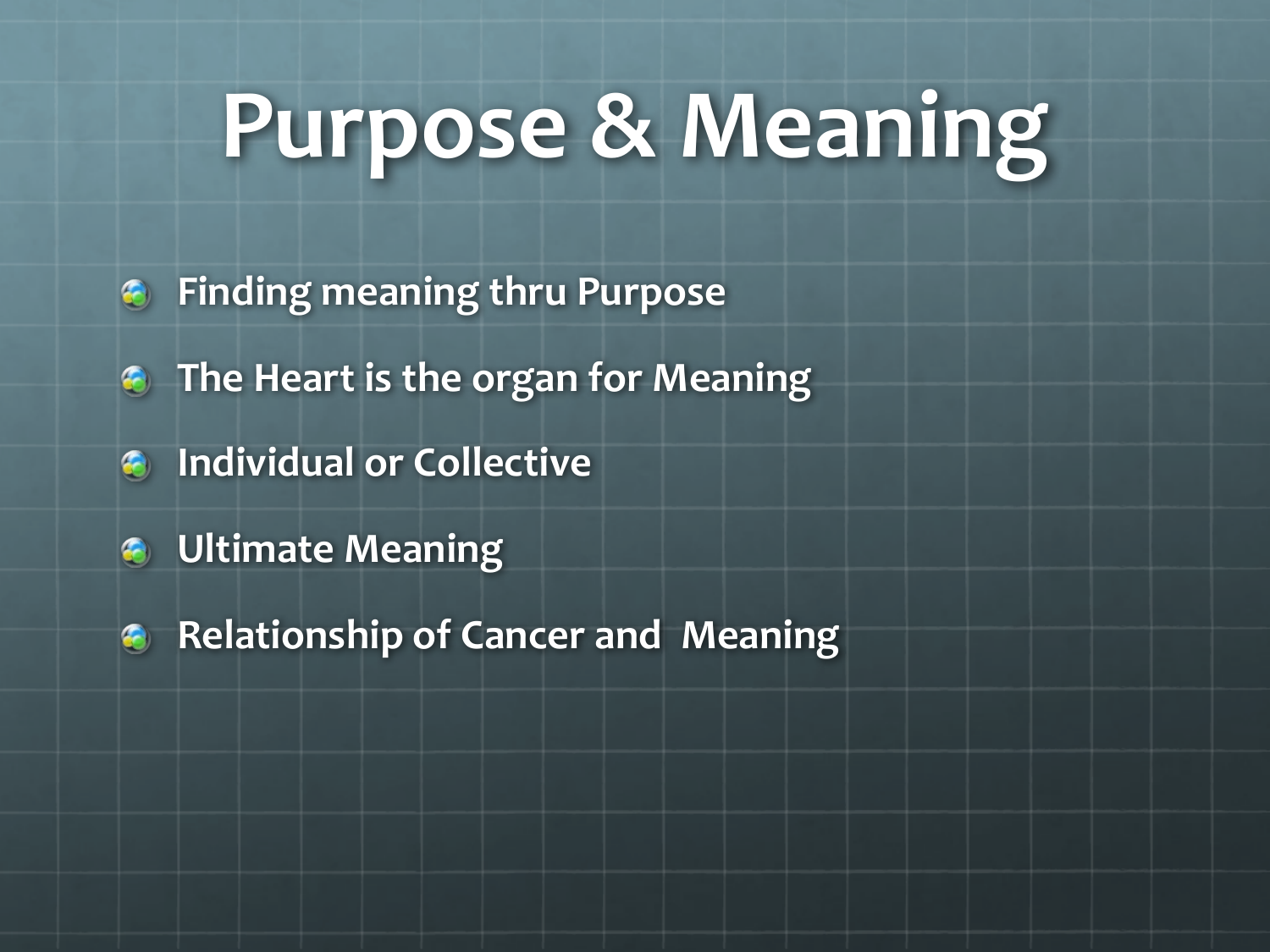# **Meaning Centered Psychotherapy**

**Memorial Sloan Kettering Cancer Center**

**Purpose of Program**

**Increase sense of Meaning & Spiritual well-being**

**By bringing awareness: to one's truths, our ability to connect and to our healing Explore the sources of Meaning**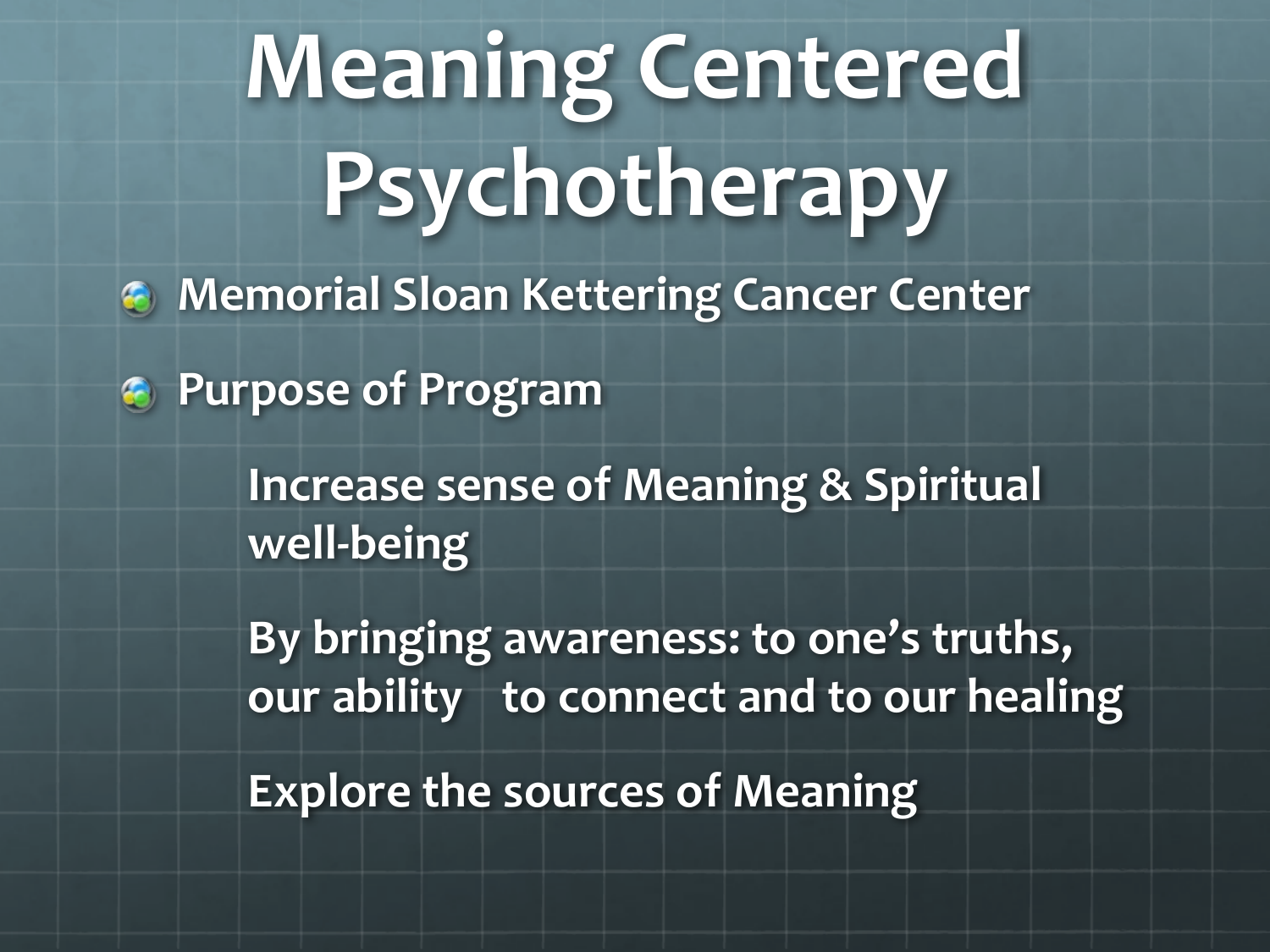## **Terminal Illness**

**<sup>2</sup>** Definition



- **Dying**
- **8** Saying Goodbye
- **In the end only three things matter:**  $\bullet$ **How well have I lived? How well have I loved?**

**How well have I learned to let go? (accept ~ release)**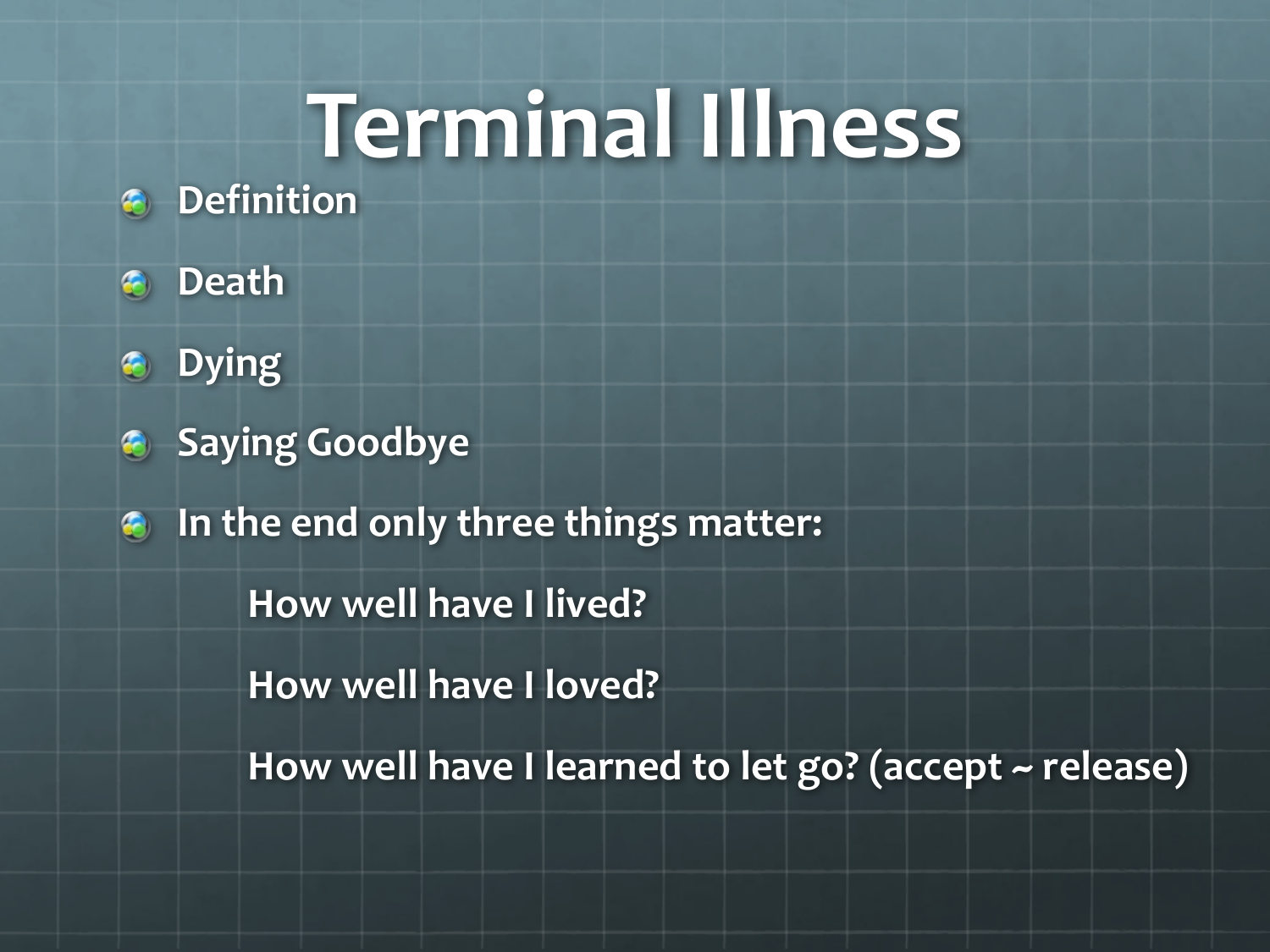## **Life Is**

**Mother Teresa's Question** Life is **the is a controlled to the interiment** it. **What makes life worth living All of Life is Relationship our relationship to Cancer our relationship to Healing our relationship to Control**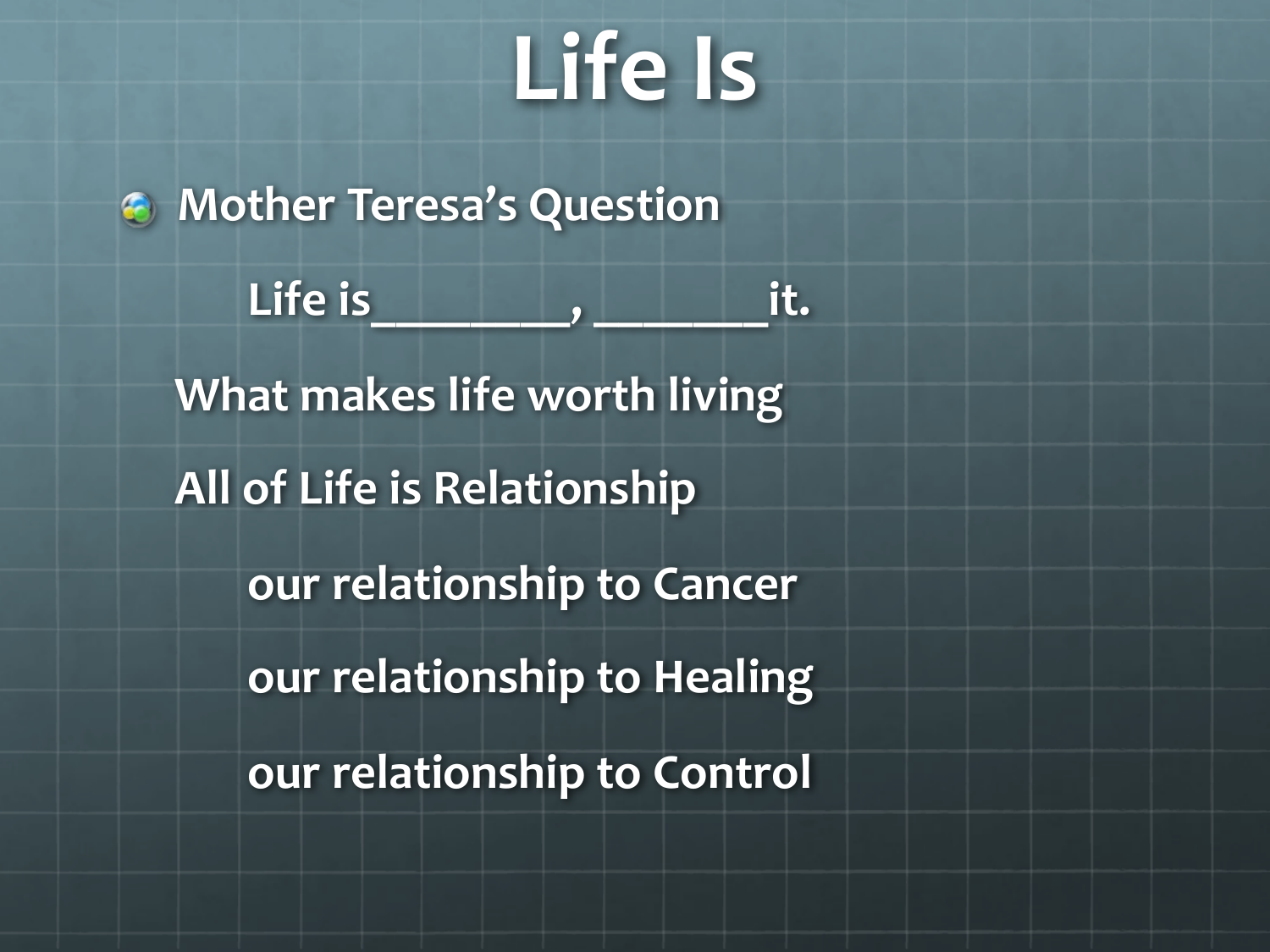# **Living**



**Response**

**Expression**







**A Gift**

**Moments**



**Questions Coming Home**